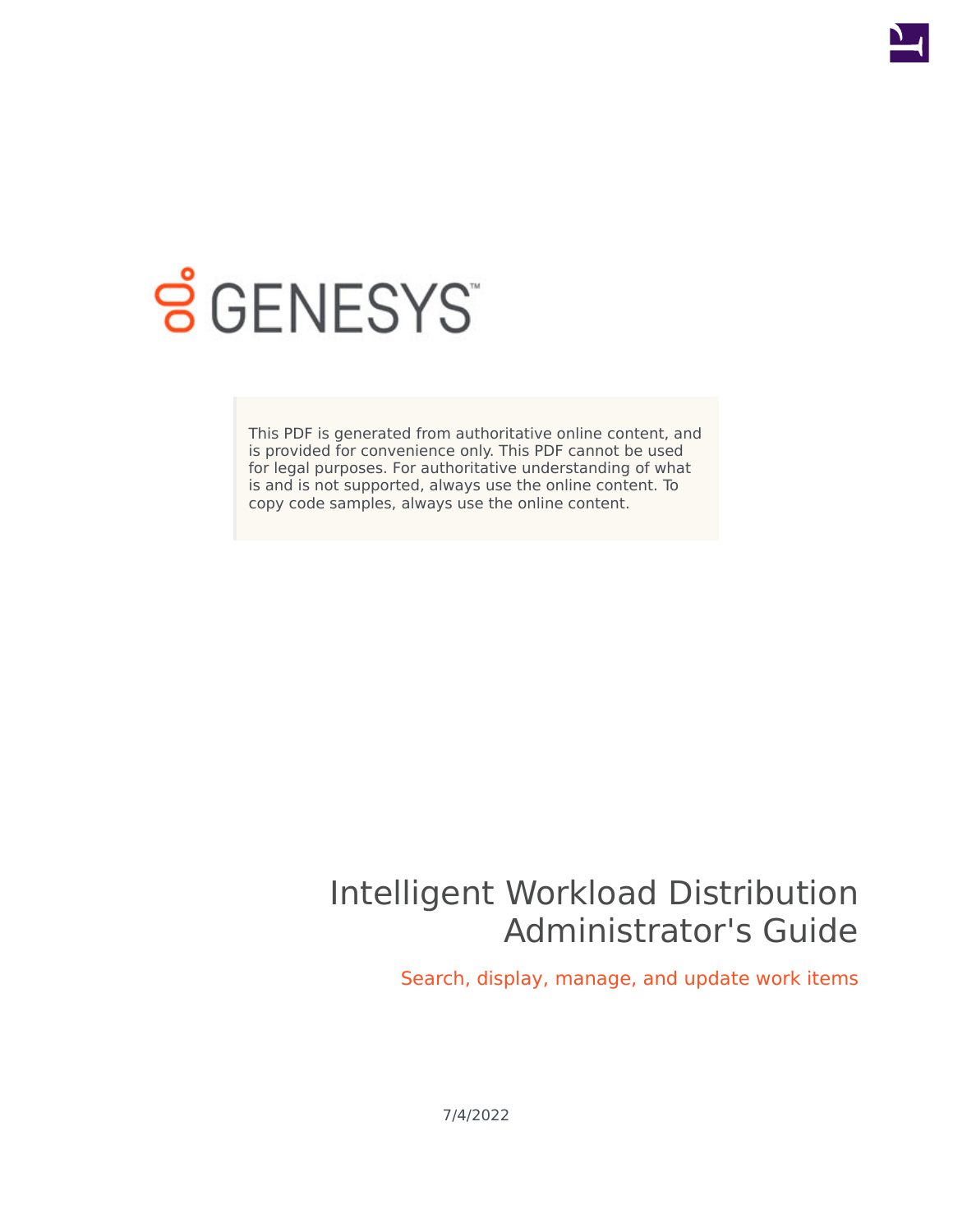# Contents

- 1 [Overview of search and filter functions](#page-2-0)
- 2 [Search for work items](#page-2-1)
- 3 [Filter by Category](#page-2-2)
- 4 [Using the Filter & View tab](#page-3-0)
- 5 [Save filters and views](#page-6-0)
- 6 [Extended states](#page-7-0)
- 7 [Search by time interval](#page-8-0)
- 8 [Display and update work item attributes](#page-9-0)
	- 8.1 [For individual work items](#page-9-1)
	- 8.2 [For multiple work items](#page-9-2)
- 9 [Manage work items](#page-9-3)
- 10 [Transfer of work items to Universal Queue](#page-10-0)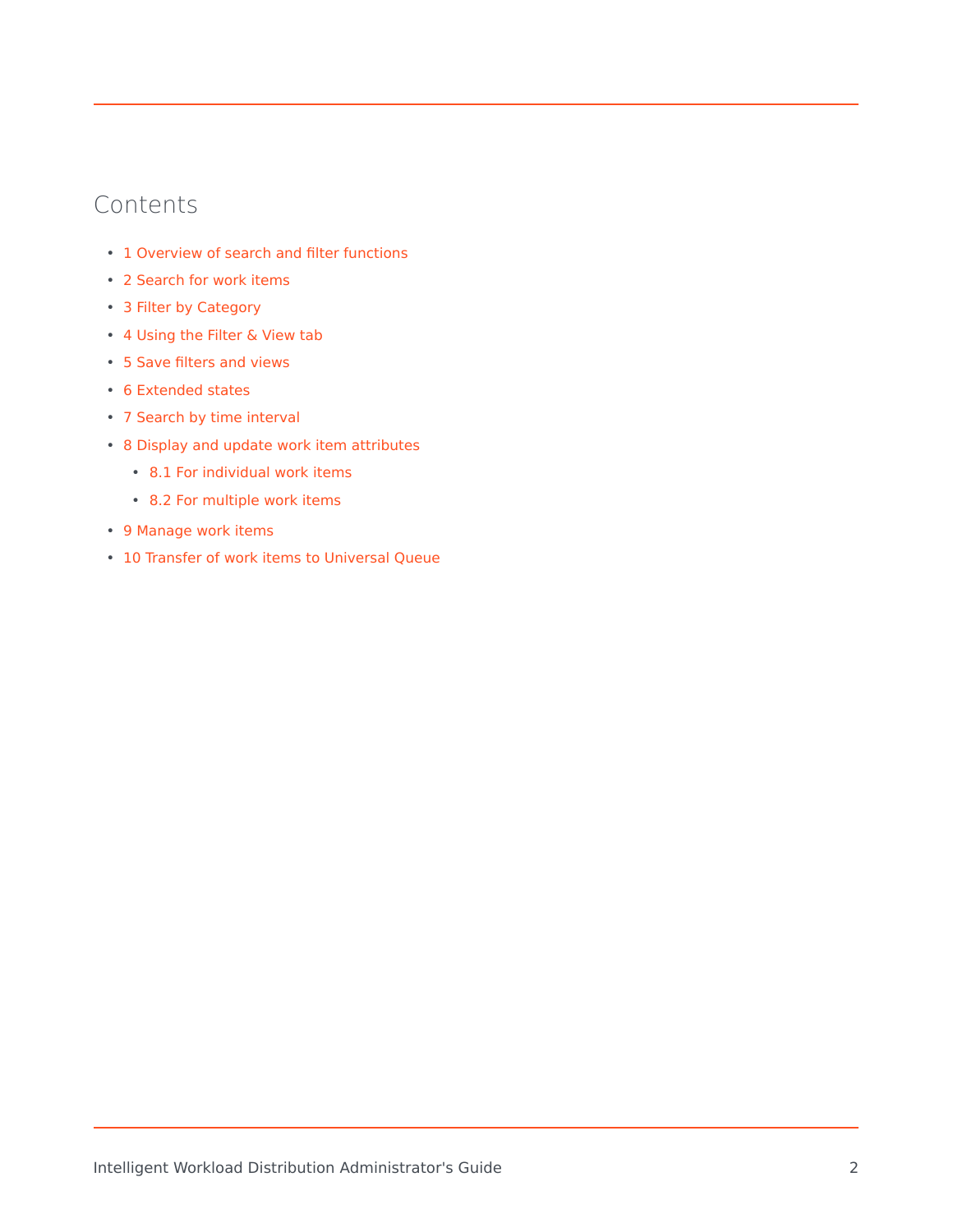Quickly filter, find, display, manage the status of, or update the content attributes of work items, emails and leads ("work items") either individually or in bulk.

## **Related documentation:**

# <span id="page-2-0"></span>Overview of search and filter functions

#### [Link to video](https://player.vimeo.com/video/696597754?title=0&byline=0&portrait=0)

•

You can use quick filters, filter by categories, create custom filters, and search for work items in the **Universal Queue** window.

# <span id="page-2-1"></span>Search for work items

| <b>Workload Manager</b>                                                                      | <b>Universal Queue</b> | <b>Dashboards</b><br><b>Configuration</b>                                                                                                                                                   |
|----------------------------------------------------------------------------------------------|------------------------|---------------------------------------------------------------------------------------------------------------------------------------------------------------------------------------------|
| CATEGORIES                                                                                   | ≪                      |                                                                                                                                                                                             |
| <b>Service Department</b><br>$\overline{\phantom{0}}$<br>Service Request - SFDC<br>▼<br>Gold |                        | Q dueDate:[* TO now]<br>Gold <sup>63</sup><br>Uses lucene query syntax<br>Restart<br>$\blacksquare$ Hold<br>$\mathbb{R}$<br>Cancel<br>ъ.<br>Resume<br>ъ.<br>Activate<br>create new category |

- Search for a **specific work item** by entering its ID in the **Search** field at the top of the **Universal Queue** tab and clicking return.
- Search for any **list of work items** by entering a text string in the **Search** field and clicking return.
	- Search the **work items database** directly by using the Lucene query syntax described in the Lucene query syntax document.
	- Clear the current search citeria by clicking **X** in the **Search** field.
	- Create a new Category from the current search criteria by clicking the new Category button in the **Search** field.

## <span id="page-2-2"></span>Filter by Category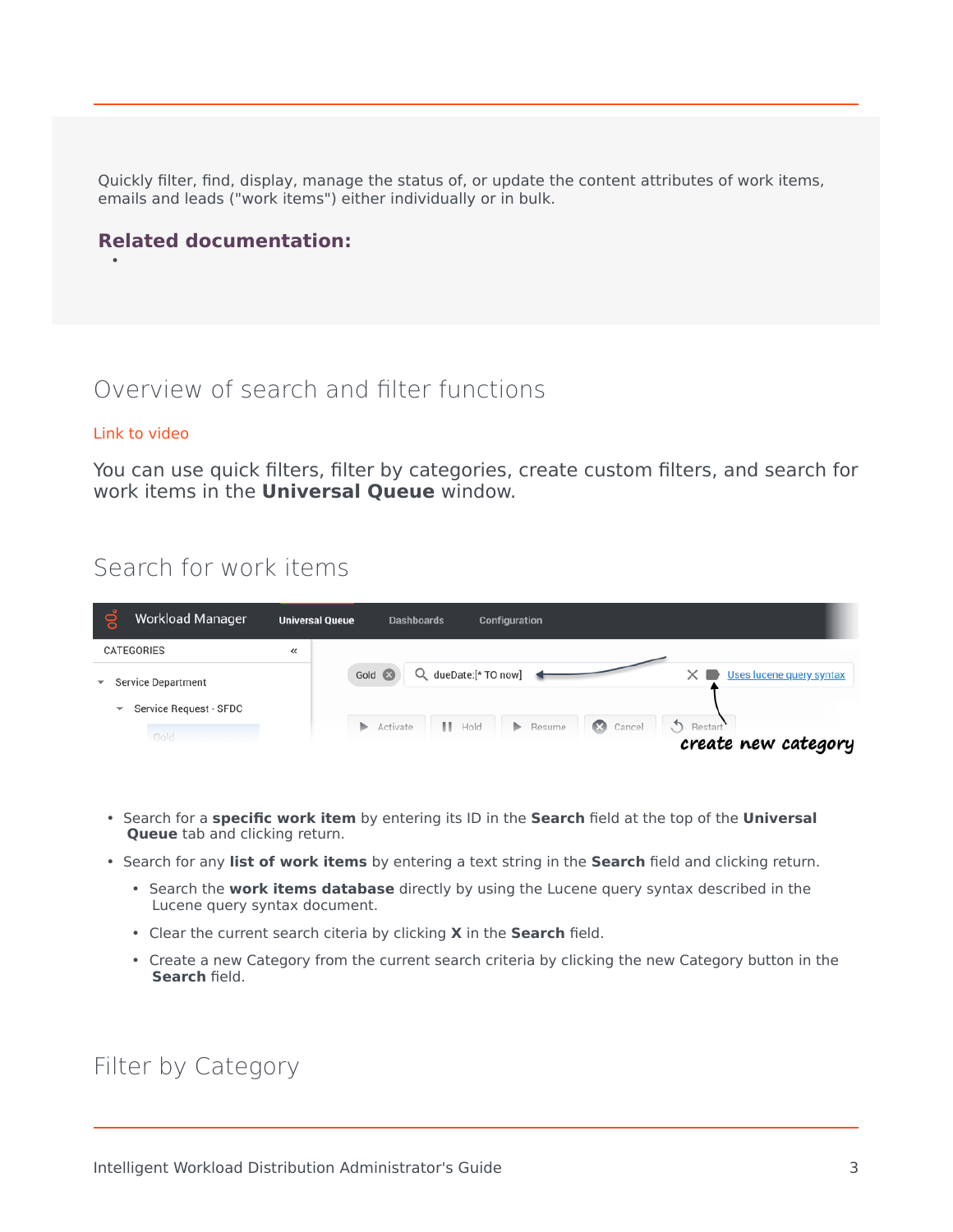|                                                               | <b>Workload Manager</b>                             | <b>Universal Queue</b> |    |                    | <b>Dashboards</b>       | Configuration          |                  |  |  |  |
|---------------------------------------------------------------|-----------------------------------------------------|------------------------|----|--------------------|-------------------------|------------------------|------------------|--|--|--|
| CATEGORIES                                                    |                                                     | $\ll$                  |    |                    |                         |                        |                  |  |  |  |
| $\overline{\phantom{a}}$                                      | <b>Service Department</b><br>Service Request - SFDC |                        |    | Gold <sup>63</sup> | Q                       |                        |                  |  |  |  |
|                                                               | Gold                                                |                        |    | Activate           | п                       | Hold<br>Resume         |                  |  |  |  |
| Silver                                                        |                                                     |                        | O  | ID<br>(id)         | <b>State</b><br>(state) | Priority<br>(priority) | First<br>(FirstN |  |  |  |
| <b>FILTER &amp; VIEW</b><br>Search Filter & View<br>Favorites |                                                     | ≪                      | L. | 7488               | 》くの<br>Completed        | 480                    | Bill             |  |  |  |
|                                                               |                                                     |                        |    | 7486               | »<0<br>Completed        | 460                    | Anna             |  |  |  |
|                                                               |                                                     |                        |    | 7481               | W < 77                  | $A \cap \cap$          |                  |  |  |  |

Select a Category on the collapsible **Categories** tab to quickly filter by work items that match the selected Category or sub-Category only.

<span id="page-3-0"></span>Using the Filter & View tab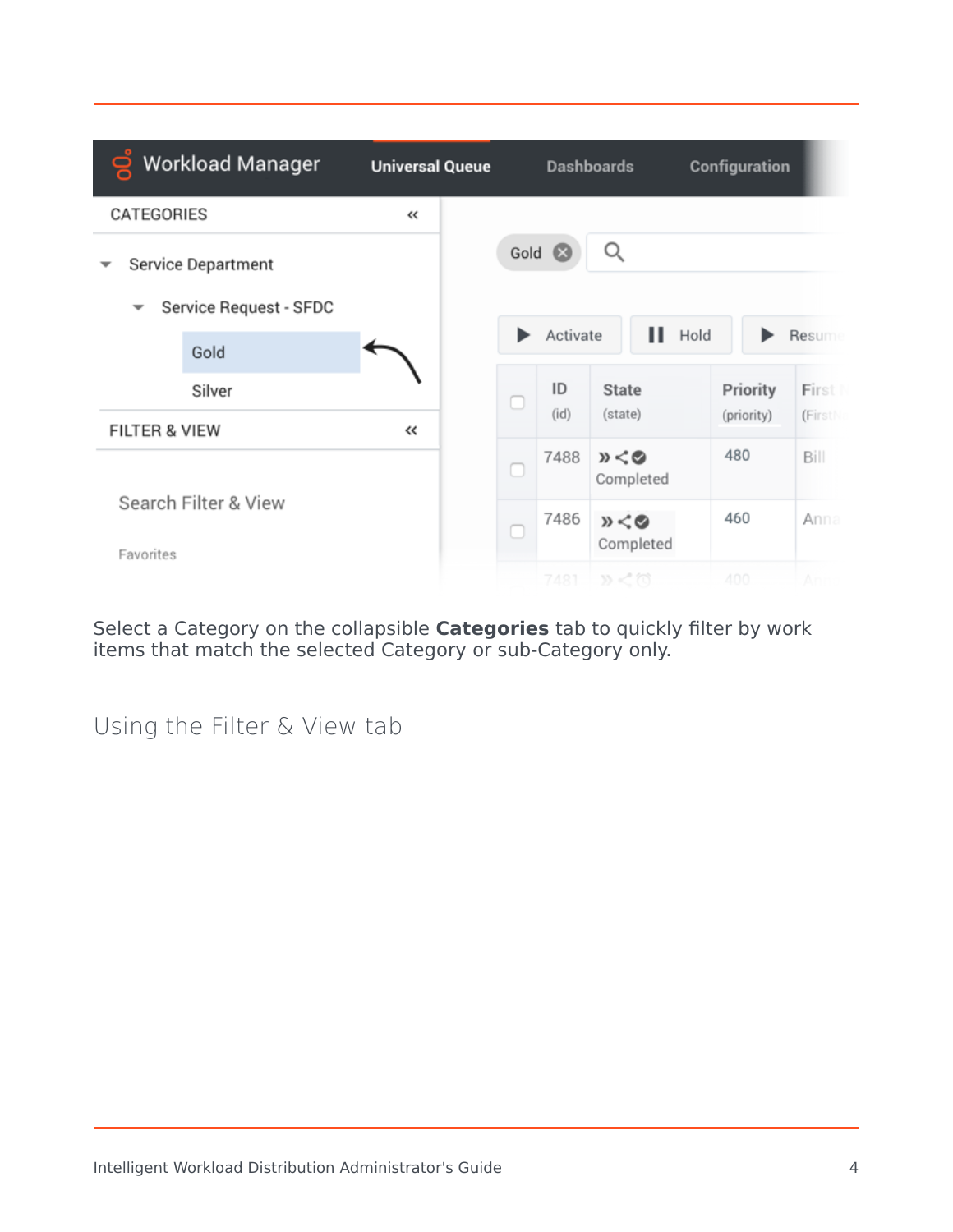

Use a saved or favorited filter/view on the collapsible **Filter & View** tab to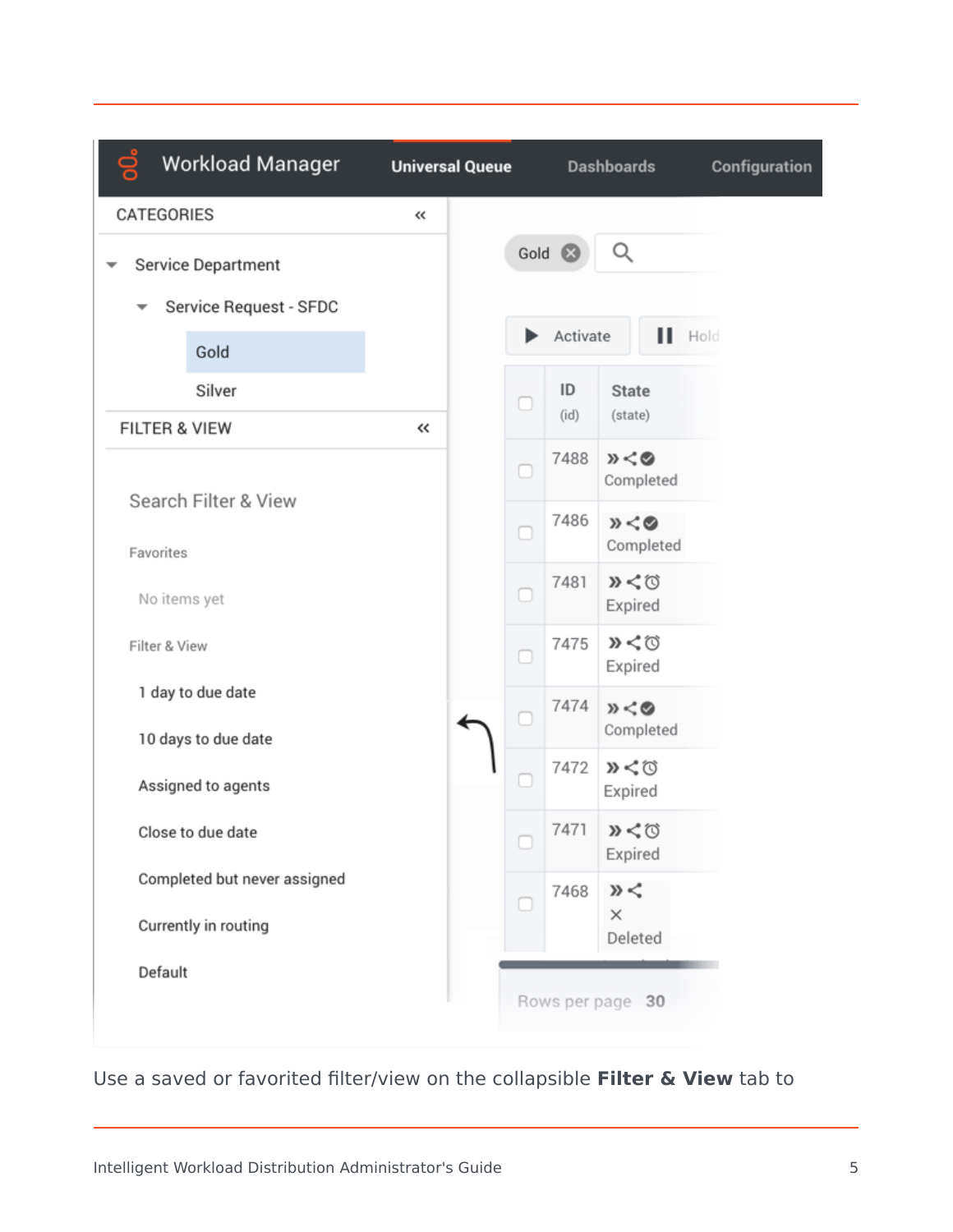quickly apply filtering and view settings to work items list. If you have previously selected a Category, any Category defined inside the filter/view overrides the earlier Category selection. If you select **All Categories** inside the filter/view, any previous selection of Category is cleared.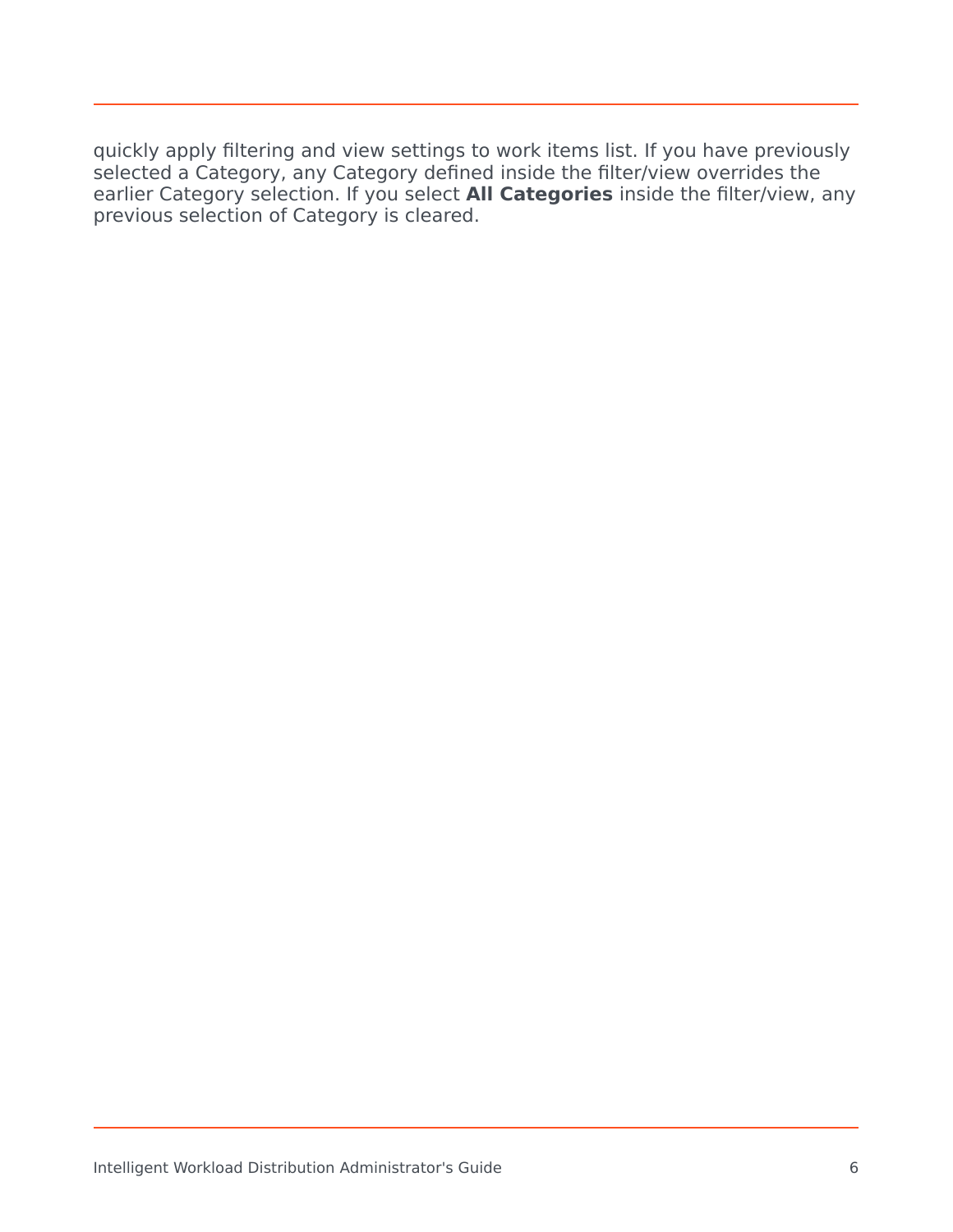# Save filters and views

<span id="page-6-0"></span>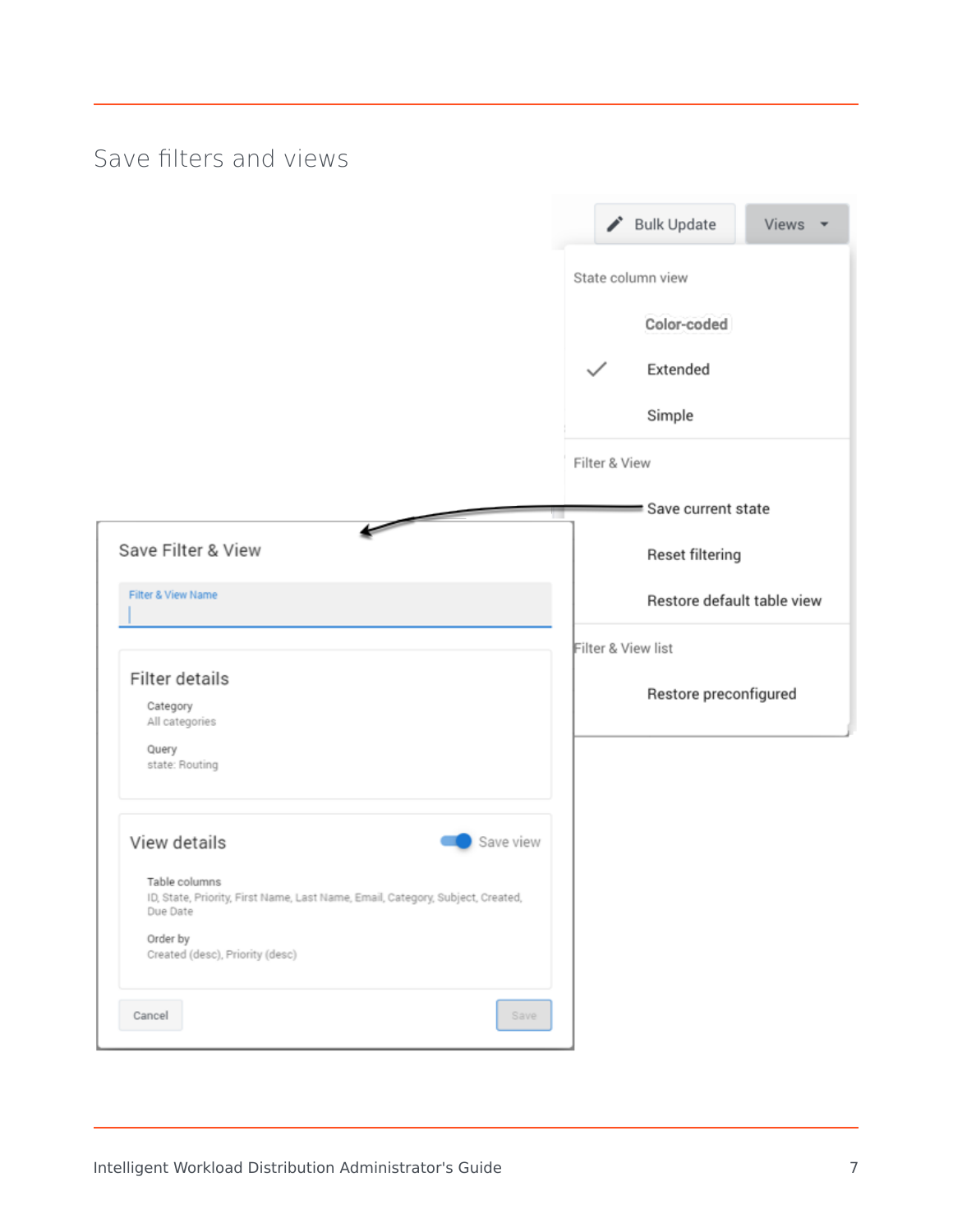Use the **Views** button to do the following:

- Select a view for the **State** column.
- Save/reset filters (Category + query) and views (columns + sorting):
	- Save the current filter and/or view for future use (subject to privileges).
	- Reset the filter to clear the filtering details from the page.
	- Reset the table view to the default.
- Restore the list of preconfigured filter and view states.

# <span id="page-7-0"></span>Extended states

The workitem's state is displayed in an extended **State** column in Workload Manager. The table below describes the meaning of the symbols.

| <b>Extended</b>                      | <b>Colored</b>                    | <b>Description</b>                                          |
|--------------------------------------|-----------------------------------|-------------------------------------------------------------|
| $\sum \sum \sum$                     | New                               | <b>New</b>                                                  |
| $\mathbf{y} \gg p$                   |                                   | Not yet distributed                                         |
|                                      | Classified                        | Classified                                                  |
|                                      | <b>Queued</b>                     | Oueued                                                      |
| $   \gg \gg$                         | Hold                              | Held                                                        |
| $\mathcal{D}$ $\lt$ $\gg$            | Routing                           | In routing state, not yet assigned                          |
| $\mathbf{D} \triangleq \mathbf{D}$   | Assigned $\mathbf{\underline{2}}$ | Being processed by an agent                                 |
| $\mathcal{D} \triangleq \mathcal{O}$ | Completed <b>2</b>                | Completed with agent<br>involvement                         |
| $\Sigma$ $\Omega$                    | Expired $\triangle$               | Expired (reached its due date)<br>with agent involvement    |
| $\mathcal{D} < \mathcal{O}$          | <b>Completed</b>                  | Completed without agent<br>involvement                      |
| »くび                                  | <b>Expired</b>                    | Expired (reached its due date)<br>without agent involvement |
|                                      | <b>Deleted</b>                    | Workitem has been deleted                                   |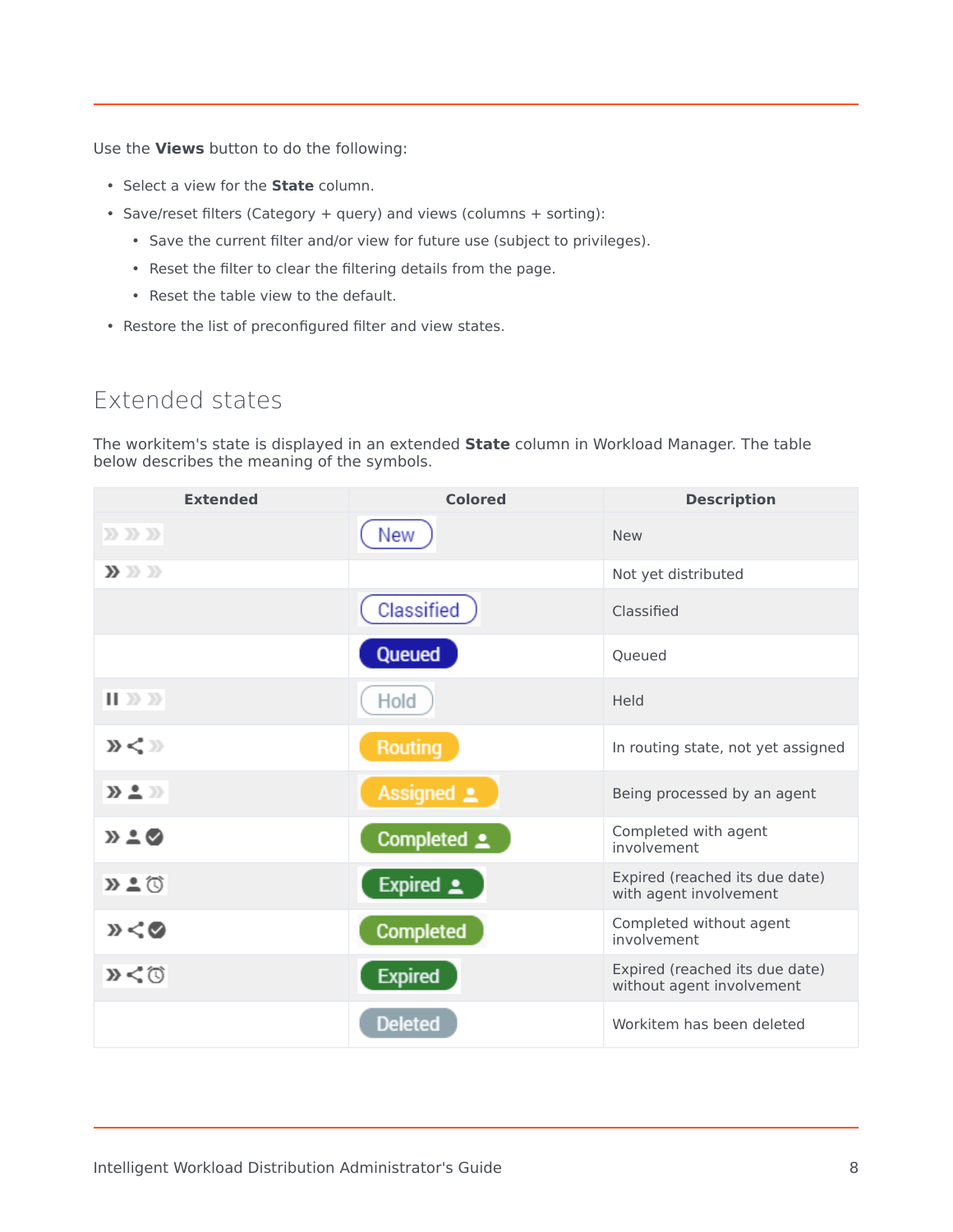| <b>Extended</b> | <b>Colored</b> | <b>Description</b>    |
|-----------------|----------------|-----------------------|
|                 | rror           | Workitem has an error |

# <span id="page-8-0"></span>Search by time interval

| g             |        | <b>Workload Manager</b>        |                                                  | <b>Universal Queue</b> |                                   | <b>Dashboards</b>        | <b>Configuration</b>           |                                                        |                          |                   |                      |                     |              | 雴                              |                  | dsukhiitemp $\backsim$        |                         | 2                    | Ð           |
|---------------|--------|--------------------------------|--------------------------------------------------|------------------------|-----------------------------------|--------------------------|--------------------------------|--------------------------------------------------------|--------------------------|-------------------|----------------------|---------------------|--------------|--------------------------------|------------------|-------------------------------|-------------------------|----------------------|-------------|
| $\rightarrow$ |        |                                | Q. Search(e.g. FirstName: Adam OR state: Queued) |                        |                                   |                          |                                | Time interval                                          |                          |                   |                      |                     |              |                                |                  |                               |                         |                      |             |
|               |        |                                |                                                  |                        |                                   |                          |                                | <b>Absolute</b><br>Quick                               |                          |                   |                      |                     |              |                                |                  |                               |                         |                      |             |
|               |        | $\blacktriangleright$ Activate | <b>II</b> Hold                                   | $\sim$ Resume          | Cancel                            |                          | <b>う</b> Restart               | From:                                                  |                          |                   |                      | To:                 |              |                                |                  |                               |                         |                      |             |
| CATEGORIES    | □      | ID<br>id                       | <b>State</b><br>state                            | Priority<br>priority   | First<br><b>Name</b><br>FirstName | Last<br>Name<br>LastName | Email<br><b>EmailAddress</b>   | 2022<br>Tue, 28 Jun                                    |                          |                   |                      | 2022<br>Tue, 28 Jun |              |                                |                  |                               |                         |                      |             |
| $\rightarrow$ | о      | 115914<br>$\Omega$             | $\mathbf{y} \gg p$<br>Queued                     | $\bf{0}$               | Sebastian                         | Anderson                 | Electa.OConnell87<br>@ya       | ≺                                                      | <b>June 2022</b>         |                   | $\rightarrow$        | $\lt$               |              |                                | <b>June 2022</b> |                               |                         | ゝ                    |             |
|               | $\Box$ | 115914                         | $\mathbf{y} \gg \mathbf{y}$<br>Queued            | $\mathbf{0}$           | Gene                              | <b>Kshlerin</b>          | Maxime.Jakubows<br>ki16@       | S<br>M                                                 | W                        | E                 | S                    | S                   | M            |                                | W                |                               | E                       | S                    |             |
|               | о      | 115914<br>я                    | $\mathbf{D} \gg \mathbf{D}$<br>Queued            | $\bf 0$                | <b>IW</b>                         | <b>DemTest</b>           | iwdemtest@genes<br>ys.co       | 5<br>6<br>$\overline{7}$                               | $\overline{2}$<br>8<br>9 | 3<br>10           | $\overline{4}$<br>11 | 5                   | 6            | $\overline{7}$                 | 8                | $\mathcal{D}$<br>$\mathbb{Q}$ | $\mathcal{R}$<br>10     | $\overline{4}$<br>11 |             |
| FILTER & VIEW | □      | 115914                         | x < 0<br>Expired                                 | $\mathbf{0}$           | Kaylin                            | Towne                    | Hiram_Block83@h<br>otmai       | 12<br>13<br>14                                         | 15<br>16                 | 17                | 18                   | 12                  | 13           | 14                             | 15               | 16                            | 17                      | 18                   |             |
|               | о      | 115914                         | $\mathbf{D} < 0$<br>Expired                      | $\overline{0}$         | Gerda                             | <b>Bernier</b>           | Kristy_Olson24@h<br>otma       | 19<br>20<br>21<br>27<br>26                             | 22<br>23<br>29<br>30     | 24                | 25                   | 19<br>26            | 20<br>27     | 21<br>(28)                     | 22<br>29         | 23<br>30                      | 24                      | 25                   |             |
| $\mathbf{p}$  | □      | 115914<br>$\alpha$             | »くび<br>Expired                                   | $\bf{0}$               | Ally                              | <b>Hessel</b>            | Brandi79@yahoo.c<br>om         |                                                        |                          |                   |                      |                     |              |                                |                  |                               |                         |                      |             |
|               | □      | 115917<br>$\Omega$             | $\mathbf{y} \gg p$<br>Queued                     | $\bf 0$                | Eliezer                           | Swift                    | Amiya_Carter@yah<br>00.C       | $\circledcirc$<br>$00\,$<br>$\therefore$ 00 $\sqrt{ }$ | $GMT+05$                 | Asia/Calcutta     |                      | $\odot$<br>00       | $\mathbf{v}$ | $\frac{1}{2}$ 00 $\rightarrow$ |                  | $GMT+05$                      | Asia/Calcutta           |                      |             |
|               | о      | 115917                         | $\Sigma \triangleq \Sigma$<br>Routing            | $\mathbf{0}$           | Google                            |                          | no-<br>reply@accounts.go<br>ш. |                                                        |                          | Day start Day end |                      |                     |              |                                |                  |                               | Day start Day end       |                      |             |
|               | о      | 115917                         | $\mathbf{y} \gg \mathbf{y}$<br>Queued            | $\mathbf{0}$           | <b>IW</b>                         | <b>DemTest</b>           | iwdemtest@genes<br>ys.co       |                                                        |                          |                   |                      |                     |              | 16:01:11                       |                  |                               | Cancel                  |                      | <b>Save</b> |
|               | о      | 115914                         | $D-0$<br>Expired                                 | 50000                  |                                   |                          | dmtester@genesys<br>lab        | Segment 1                                              |                          |                   | Mystery              | Mystery             |              | 19:33:39                       | 22/6/2022,       |                               | 21/10/2019,<br>21:51:23 |                      |             |
|               | о      | 115914<br>Б                    | D 20<br>Expired                                  | 50000                  |                                   |                          | dmtester@genesys<br>lab        | Segment 1                                              |                          |                   | <b>Mystery</b>       | Mystery             |              | 19:54:57                       | 22/6/2022.       |                               | 21/10/2019,<br>21:51:23 |                      |             |
|               | $\Box$ | 115914<br>6                    | x < 0<br>Expired                                 | 50000                  |                                   |                          | dmtester@genesys<br>lab        | Segment 1                                              |                          |                   | Mystery              | Mystery             |              | 11:52:06                       | 23/6/2022,       |                               | 21/10/2019,<br>21:51:23 |                      |             |

Use the time interval button (which shows the currently selected time interval) to display either:

- Quick search using predefined time ranges
- Absolute date/time ranges for customized time intervals

Click **DAY START** and **DAY END** selectors to select the day start and end times configured for your contact center or use the **SPECIFY TIME** selector to open a clock-style drag-and-drop selector in which you can click on the displayed time, then change the **From** and **To** hour values. Drag the selector to select a new hour and minute value, then, on the second selector displayed, a new minute value.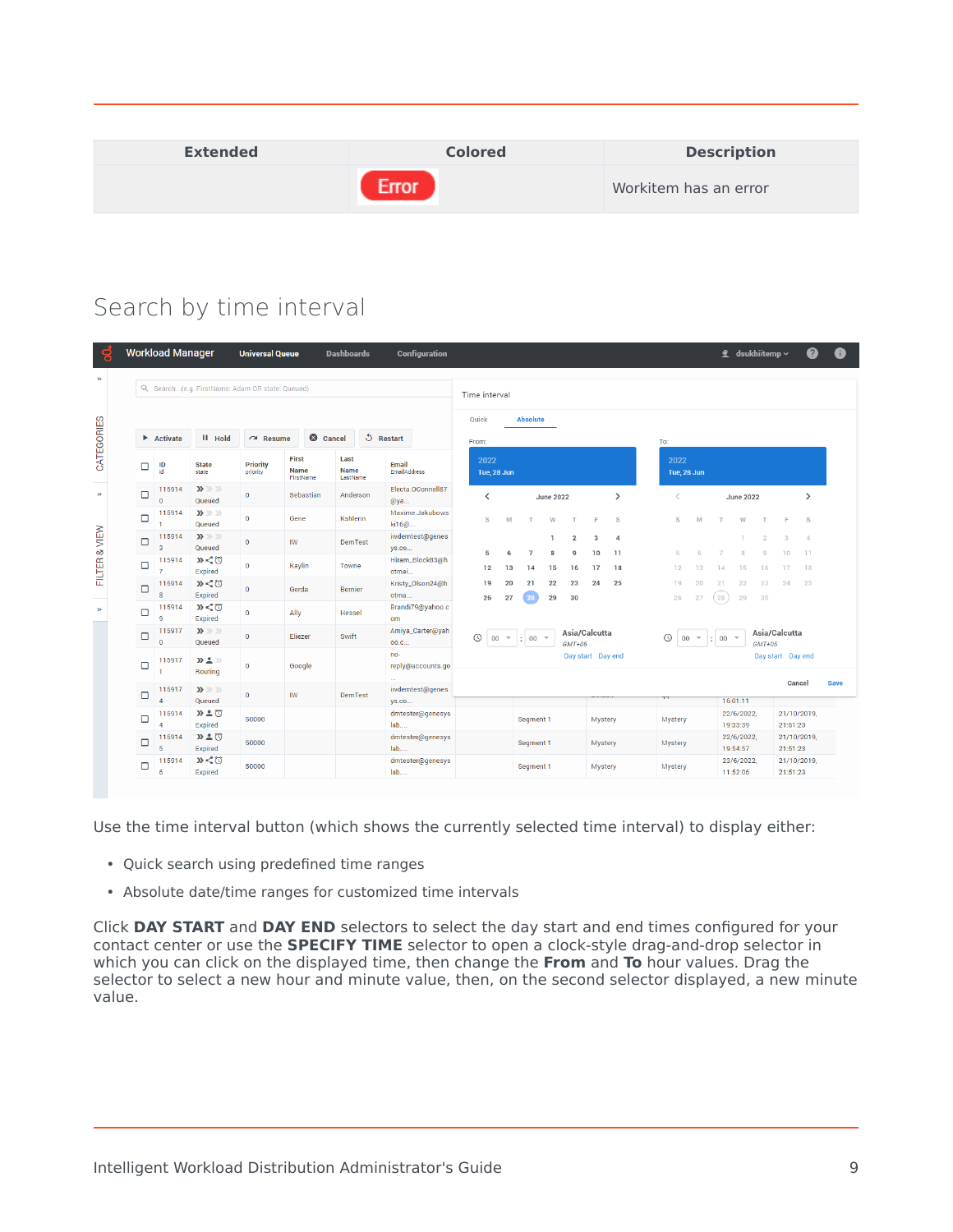## Tip

You must select a minute value, even if it is 00, to register the selection.

## If you have a Category selected, only workitems in that Category are displayed.

# <span id="page-9-0"></span>Display and update work item attributes

#### [Link to video](https://player.vimeo.com/video/696984784?title=0&byline=0&portrait=0)

## <span id="page-9-1"></span>For individual work items

Select a work item and/or click one of its attributes to display all its attributes.

Toggle the display of specific fields in the summary display by clicking the symbols indicated.

To update the attribute values of a work item, click the value you want to change, add the new value, then click the **Update** button. System properties of the work item are protected, so you can't update them.

Add an attribute to the display by clicking **Add attribute...** at the bottom of the first panel of attributes.

Search for other work items corresponding to a specific attribute value by clicking on the search symbol next to the attribute.

## <span id="page-9-2"></span>For multiple work items

To make an identical value change to one or more attributes of multiple work items:

- 1. Select the work items by checking their checkboxes or by filtering them using a search query
- 2. Click the value you want to change.
- 3. Add the new value(s).
- 4. Click the **Bulk Update** button.

System properties of the work item are protected, so you can't update them.

## <span id="page-9-3"></span>Manage work items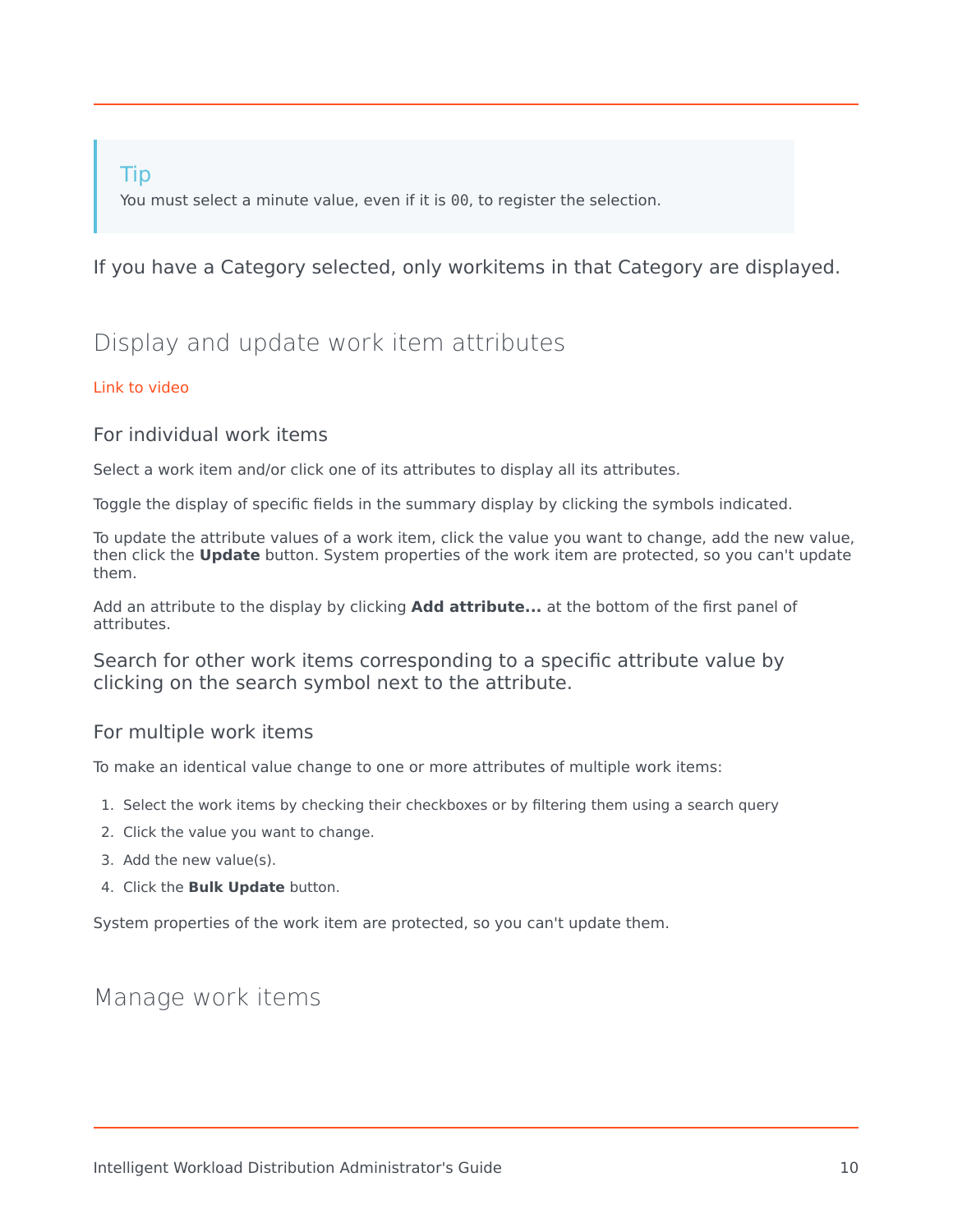| ട്ട്<br><b>Workload Manager</b>                                            |       | <b>Universal Queue</b> |                   | <b>Dashboards</b>                                                 | Configuration          |                              |                                    |                |                     |                                                                     |                 |                                                |                                                  | ً<br>$\checkmark$     |           |
|----------------------------------------------------------------------------|-------|------------------------|-------------------|-------------------------------------------------------------------|------------------------|------------------------------|------------------------------------|----------------|---------------------|---------------------------------------------------------------------|-----------------|------------------------------------------------|--------------------------------------------------|-----------------------|-----------|
| CATEGORIES                                                                 | $\ll$ |                        |                   |                                                                   |                        |                              |                                    |                |                     |                                                                     |                 |                                                |                                                  |                       |           |
| ▼ Service Department<br>Service Request - SFDC<br>$\overline{\phantom{a}}$ |       |                        | Gold <sup>3</sup> | $\alpha$<br>$\blacksquare$ Hold<br>$\blacktriangleright$ Activate |                        | $\blacktriangleright$ Resume | Cancel                             | Restart        |                     |                                                                     |                 | $\times \blacksquare$ Uses lucene query syntax | U Last 30 days<br>$\bigtriangledown$ Bulk Update | G<br>Views $\sim$     | $\bullet$ |
| Gold                                                                       |       |                        |                   |                                                                   |                        |                              |                                    |                |                     |                                                                     |                 |                                                |                                                  |                       |           |
| Silver<br><b>FILTER &amp; VIEW</b>                                         | «     |                        |                   | ID.<br>7777<br>(id)<br>(state)                                    | Priority<br>(priority) | (FirstName)                  | First Name Last Name<br>(LastName) | (EmailAddress) | Phone               | <b>Customer Segment Category</b><br>(PhoneNumber) (CustomerSegment) | (category_path) | Subject<br>(Subject)                           | Created<br>(created)                             | Due Date<br>(dueDate) |           |
|                                                                            |       |                        |                   | 7488<br>x < 0<br>Completed                                        | 480                    | Bill                         | Smith                              |                | $+1-555-$<br>111-92 | Gold                                                                | Gold            |                                                | 27/01/2020.<br>13:40:52                          |                       |           |

Use the control buttons at the top of the **Universal Queue** window to do the following to either individual or multiple work items:

- Activate work item(s)—Select a work item(s) that has been assigned an activation date in the future, and click **Activate** to activate it immediately.
- Hold work item(s)—Select a work item(s) and click **Hold**. Held work items can't be reprioritized or distributed, but you can cancel, restart or resume them.
- Resume work item(s)—Select a held work item(s) and click **Resume** to resume processing. You can only resume held work items.
- Cancel work item(s)—Select a work item(s) and click **Cancel** to permanently cancel it. You can't cancel a work item if it's been completed, canceled, or rejected. But you can cancel a work item that has already been assigned to an agent. Canceled work items remain in IWD for a configurable (by Genesys) amount of time before being deleted. Work items can only be completed through the source system or the API, so Genesys recommends canceling any workitems that you no longer want matched with an employee.
- Restart work item(s)—Select a work item(s) to send it back to the beginning of the process, where it will be treated as if it was new.

Any action can be applied to one or many individually selected items (checked in the table) or to all the items that satisfy the current query, including time frame and any applied Category filter.

Use the **Rows per page** counter at the bottom left to choose to display either 30, 50, 80 or 100 items per page.

Work items that are in the **Default** category have not been segmented by any of the existing Categories. Genesys recommend that administrators monitor these work items to decide whether a category should be established to segment them.

# <span id="page-10-0"></span>Transfer of work items to Universal Queue

After a work item is assigned to an agent, the work item can be transferred back to the Universal Queue during the following scenarios:

- Agents can transfer work items or emails back to the Universal Queue for re-classification from within the Agent Desktop if the agent identifies that the work item is categorized incorrectly.
- IWD can be configured to automatically pull work items or emails from agents' workbins if these items